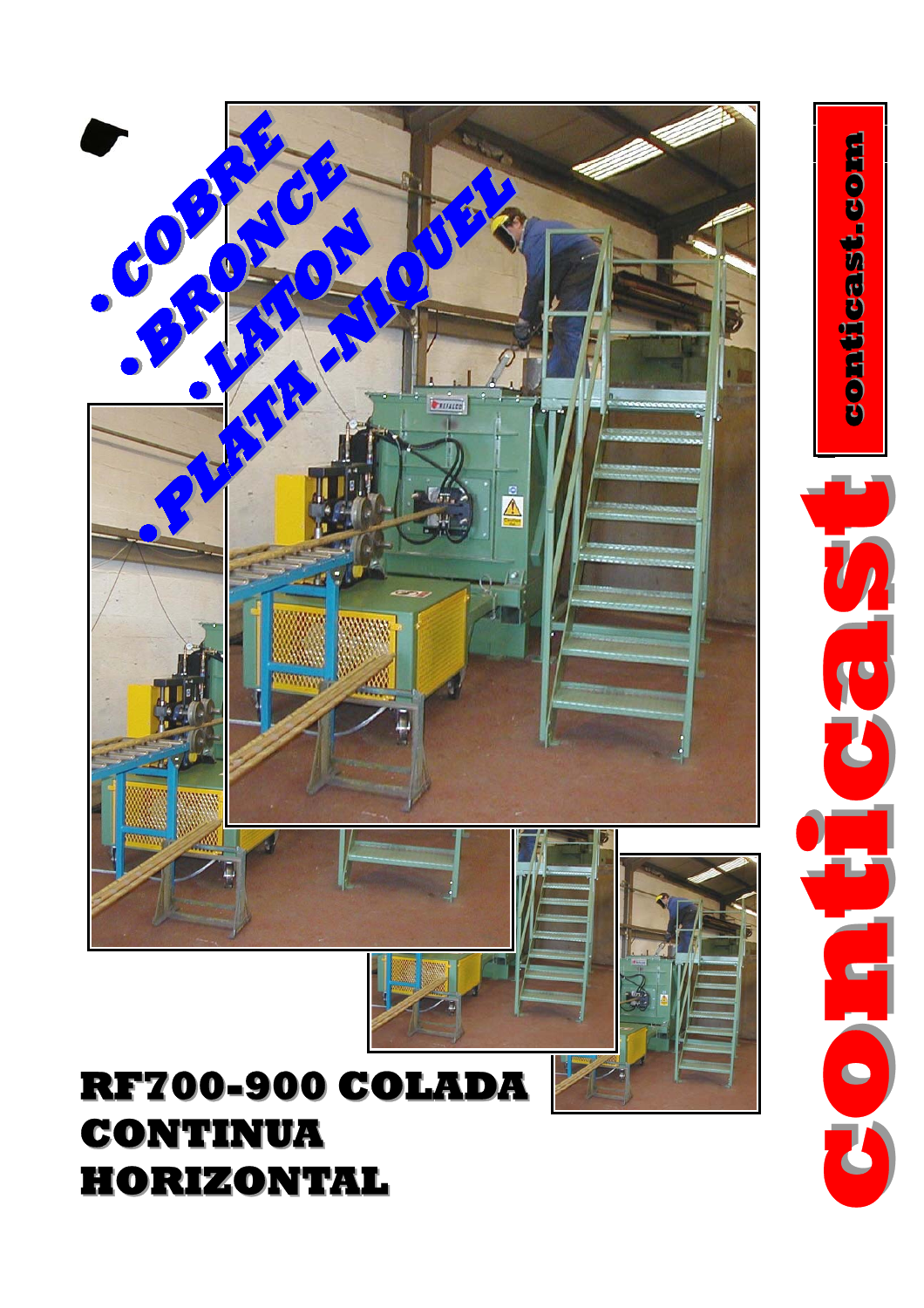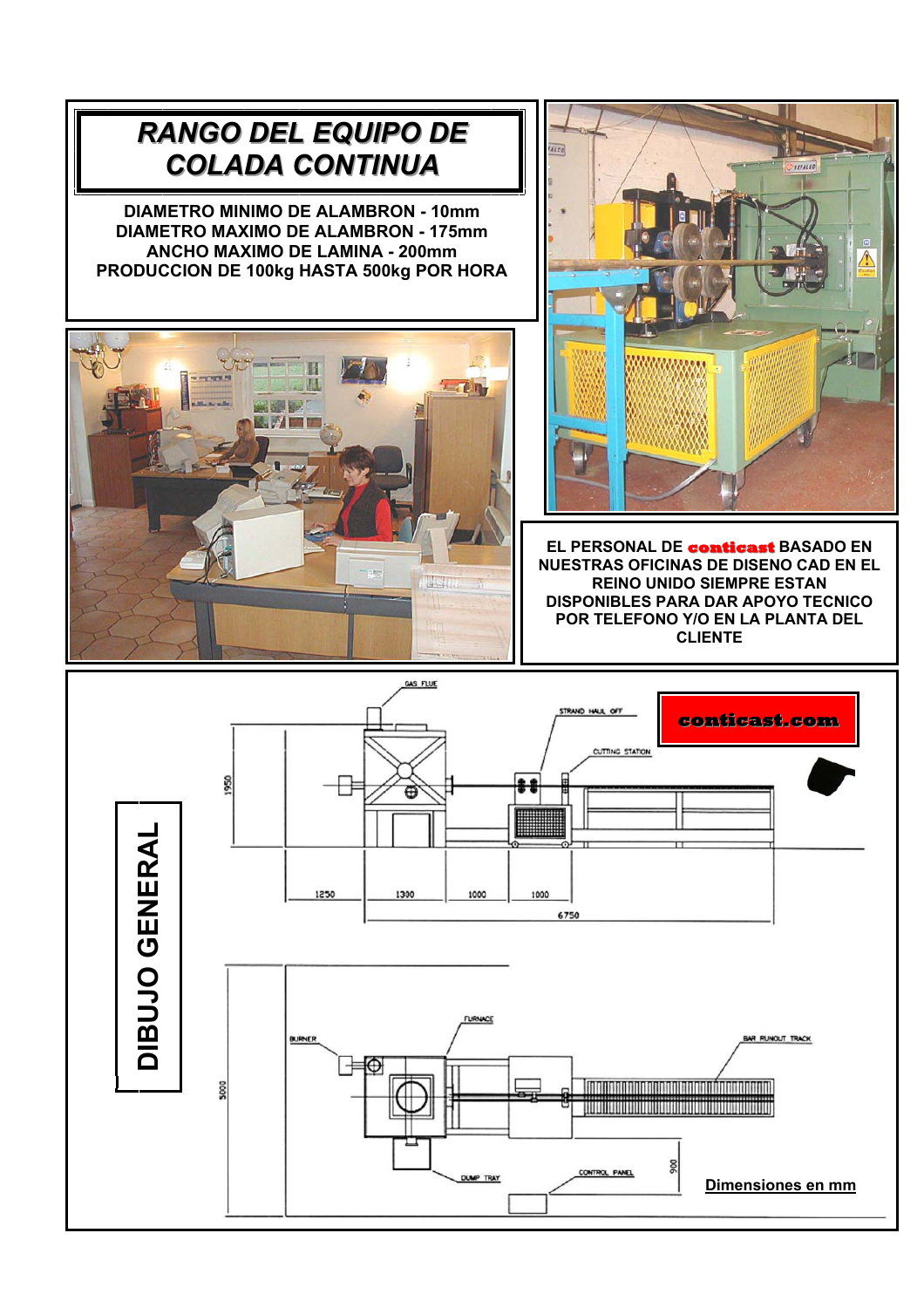## RACTERISTICA!

- **ELECCION DE GAS NATURAL.** PROPANO (LPG), DIESEL, O **ELECTRICIDAD**
- **BAJOS COSTOS DE OPERACION**
- **FACILIDADES PARA BASCULAR** Y PODER CAMBIAR LOS DADOS **EN CALIENTE**
- **FACIL USO**
- **SOPORTE TECNICO**
- CRISOLES DE SILICIO **CARBURO O GRAFITO** RF700kg Y RF900kg
- **OPERACION SILENCIOSO**
- **TAPA GIRARI F** E TERMOAISLADO
- **DE UNA SOLA HEBRA** O MULTI-HEBRA
- **SISTEMA DE JALADOR ELECTRICO**
- **PANEL DE CONTROL CON** CONTROLES DE **TEMPERATURA DIGITALES**
- PLATAFORMA CARGADORA **CON ESCALERA DE ACCESO**
- **NO SE REQUIERE FUNDACIONES**

conticast.com

LA COLADA HORIZONTAL conticast RF700 - 900 HA SIDO DESAROLLADO PARA QUE SE PUEDA OPERAR Y **MANTENER CON UN MINIMO DE CONOCIMIENTO** TECNICO.

SISTEMAS DE QUEMADORES DE COMBUSTIBLES O ELECTRICIDAD, COMBINADOS CON BASICOS ELEMENTOS Y CONTROLES DE ELECTRO-MECANICA **FACILITA LA PRODUCCION DE LA COLADA DE ALEACIONES DE COBRE EN AMBIENTES DE INFRASTRUCTURAS LIMITADAS Y CON ENERGIA ELECTRICA VARIABLE** 

## BOLADA GONTINUA conticast

## PARA PRODUCCION CHICA / MEDIANA DE ALAMBRON, TUBOS, PERFILES Y LAMINAS EN ALEACIONES DE COBRE Y PLATA

- COBRE / PLATA - FOSFORO BRONCE

- RRONCE DE CANON AIIIMINIO BRONCE
- LATON
	-
- SILICIO BRONCE
- 
- 
- NIOUEL BRONCE
- **ESTANO BRONCE**